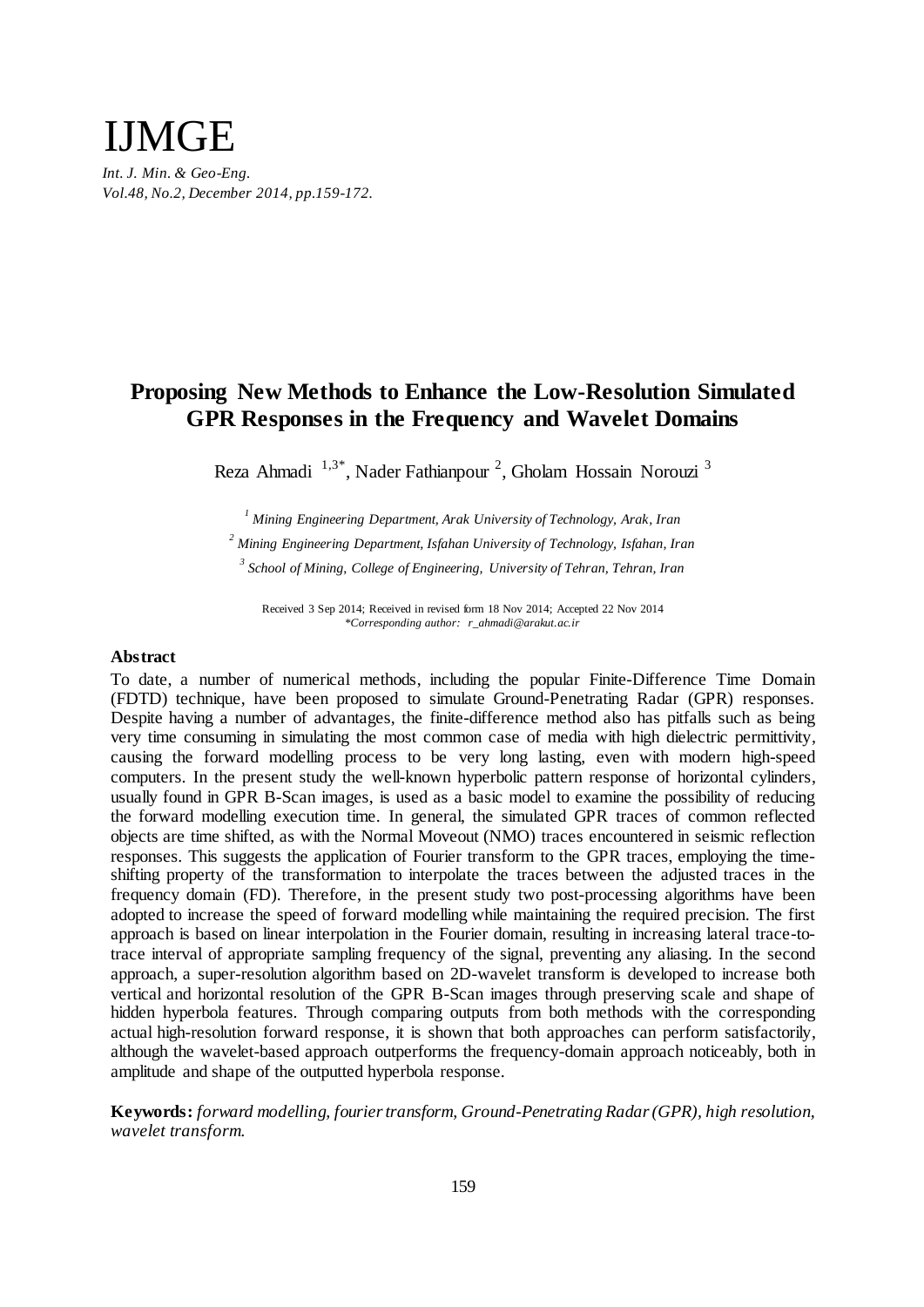# **1. Introduction**

GPR is a high-resolution non-destructive geophysical technique which detects the convolved reflection of high-frequency (usually in the range of 1 MHz to more than 1 GHz) EM pulses caused by different subsurface in-homogeneity features, such as man-made artefacts, buried underground objects and natural subsurface geology. The main purpose of processing GPR data is to extract useful physical, structural and geometrical information about subsurface targets hidden in the raw data as a result of convolution. To achieve this goal it is necessary to obtain knowledge of the GPR system responses for various synthetic objects, which can be achieved using numerical forward modelling. Not only is the forward modelling process considered as the core engine of any practical inversion scheme, but also the simulated responses obtained via the forward modelling approach enable us to characterize the effect of different model parameters on expected GPR responses over corresponding objects.

To date, a number of different numerical forward modelling methods have been proposed and employed for simulating GPR responses, ranging from basic ray-tracing and one-dimensional (1D) transmission-reflection techniques [1] to more sophisticated finitedifference [2-8], finite-volume, Z-transform and discrete-element techniques (e.g., [9-11]) and their hybrids [12]. Although these methods are different in their methodology, they all attempt to simulate the propagation of the GPR wave from the surface downwards, with the emphasis on the interaction of the electromagnetic (EM) wave with the subsurface materials [13].

Among these forward modelling methods, the numerical finite-difference scheme has received most attention due to a number of advantages such as easier formulation, flexibility, ability to simulate and model complicated media, and reliable responses for known employed cases.

Only a few cases of applying wavelet transform in GPR data processing and enhancement have been reported. Delbò et al. (2000) applied a method based on the wavelet to reduce the noise and increase the signatures

in the GPR image, followed by use of a fuzzy clustering approach to identify the GPR signatures appearing as hyperbolas in GPR sectional images [14]. Strange et al. (2002) employed a GPR system to develop an algorithm to estimate the thickness of coal veins with a signal model representative of retuned GPR data. They used an adaptive filter extracted from pulse reflected off a metallic plane by wavelet to determine the distance to a target with an error of about 3 cm [15].

Rossini (2003) applied the wavelet transform and mathematical interpolation model to detect objects hidden in the subsoil [16]. Lian and Li (2011) applied an improved thresholding noise-suppression method based on wavelets to pre-process GPR data, followed by Hough transform to simulate the respective hyperbola response and determine the location of subsurface pipes. Finally, they classified simulated hyperbolas by the SVM method and obtained a correspondence between hyperbola classification results and pipe diameter [17].

In this study, two new methods have been used to improve the resolution and shape continuity of low-resolution simulated GPR responses in the frequency and wavelet domain. To achieve this goal, first the twodimensional (2D) forward modelling based on finite-difference method is adapted for generating simulated GPR B-Scan data. Since any efficient inversion routine requires a fast forward modelling engine, this study will be aimed at developing fast forward modelling algorithms capable of being implemented in any inversion routine. Afterwards, the wavelet transform is employed to enhance the resolution of GPR images because this method is considered as an accurate and fast algorithm for such delicate interpolation. Finally, the results of the two methods are compared.

**2. Theoretical background of GPR method** In a typical GPR survey, an EM pulse is transmitted downwards into the earth and a receiver detects its reflection back from subsurface in-homogeneities with sufficient physical property contrasts. The amplitude of the reflected GPR signal depends on physical property changes such as phase velocity (*v*), attenuation  $(\alpha)$  and EM impedance  $(z)$  within the host medium where the EM wave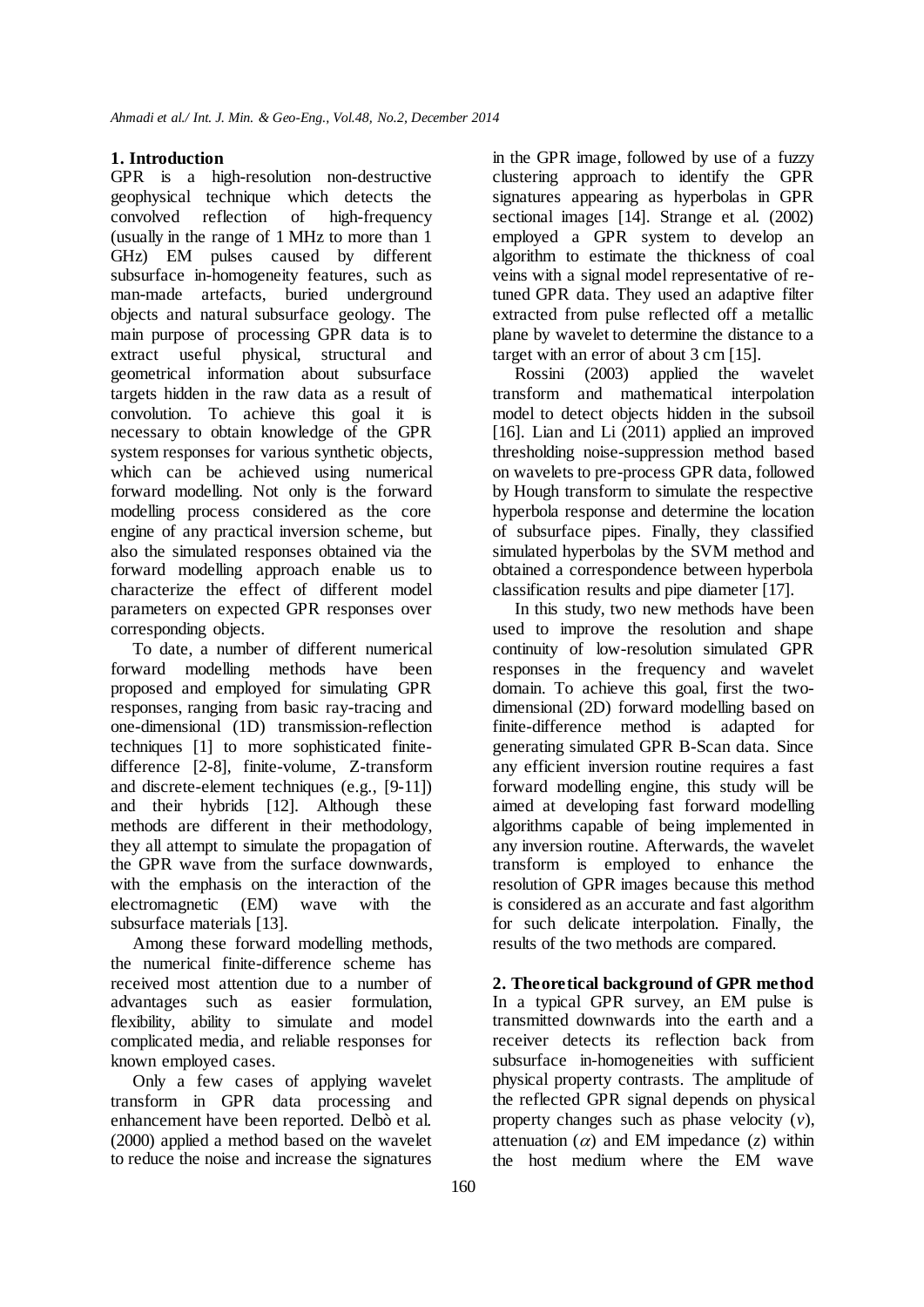propagates. Dielectric permittivity  $(\varepsilon)$ , magnetic permeability  $(\mu)$  and electrical conductivity  $(\sigma)$  are the physical properties of the materials controlling the interaction of EM wave with different media. In most geological situations, the electrical properties tend to be the dominant factors controlling GPR responses. Since the magnetic permeability has trivial variations compared to the other properties then  $\varepsilon$  and  $\sigma$  are the most important physical property parameters in most cases in conventional GPR surveys.

In all cases one of the EM field components (generally electric field) is measured. The common way to display GPR data is to plot the returned signal amplitude against the delay time, which is called trace. In general the radargram obtained from profiling GPR data acquisition, as shown in Figure 1, contains a series of adjacent traces, and the resulting event in the image for most buried targets is a hyperbola. It is presumed that the detected reflected signal returned from the subsurface target is greater than the background signals.

Since GPR detects objects at a distance, resolution indicates how precisely the target geometrical parameters can be determined.

Resolution essentially breaks into depth and lateral resolution components when dealing with GPR data. In this study, the so-called lateral resolution, which accounts for angular or lateral response variations, is considered. The basic concepts of a typical GPR system are depicted in Figure 2.



**Fig. 1. a) The procedure of GPR data acquisition by reflection-profiling (common-offset) mode over the buried object; b) a typical GPR radargram section in wiggle mode with the radar reflections showing a hyperbola pattern [18]**



**Fig. 2. Depth (a,c) and lateral (b,c) resolution components defined for GPR system (after [19])**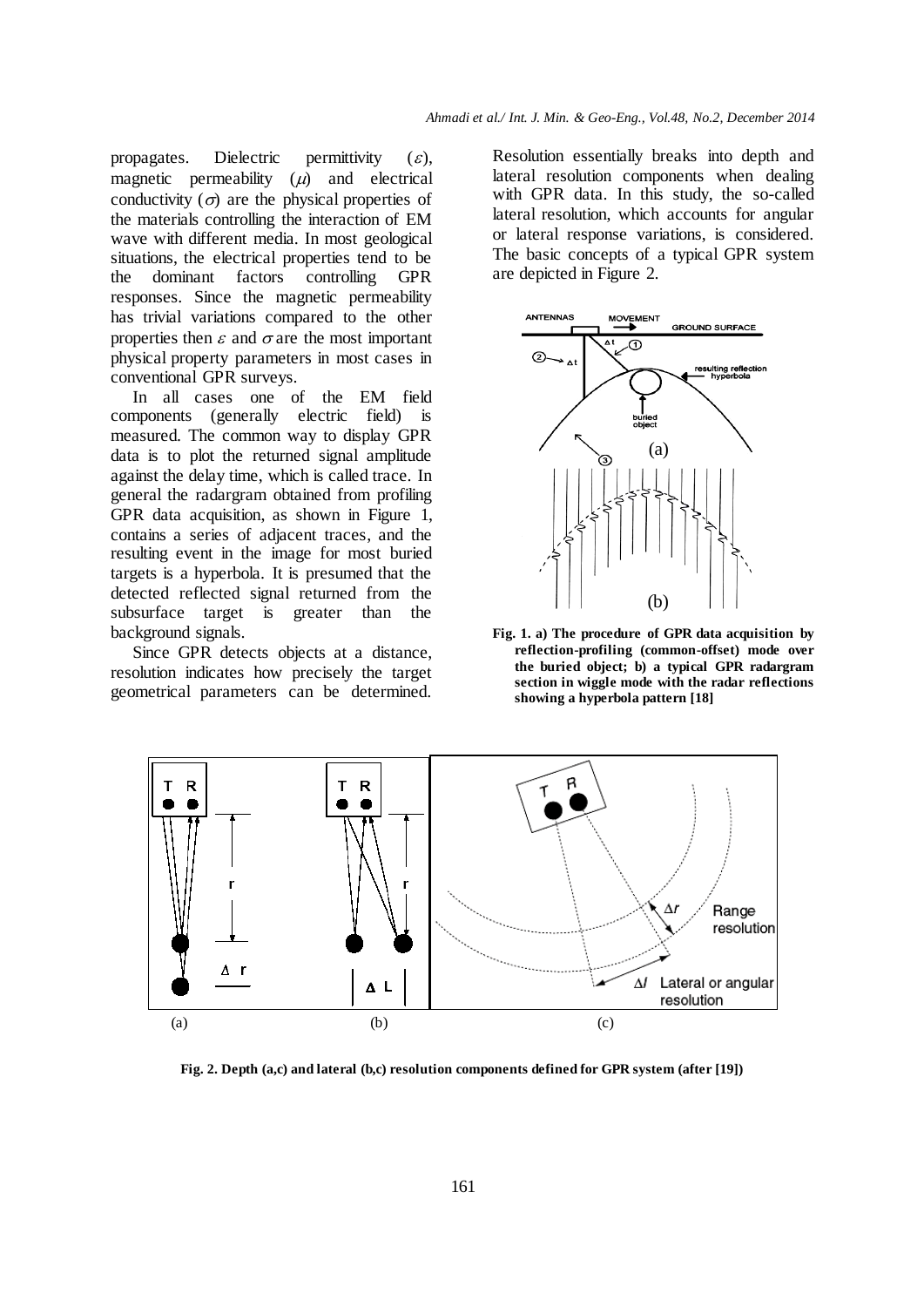# **3. Application of FDTD method to simulate GPR responses**

In general the Maxwell's equations and the associated initial and boundary conditions form the basis for studying EM field behaviour. The finite-difference numerical method is based on replacing the governing differential equations by their finite-difference approximations. To summarize, the whole finite-difference approach can be divided into three main stages: in the first step the space of the problem is discretized into a grid of nodes, followed by approximating the governing differential equations by finite-difference equivalents and finally solving the finite-difference equations imposed by appropriate initial and boundary conditions [20]. In order to avoid numerical divergency, the optimum spatial discretization interval of the finite-difference mesh should be at least ten times smaller than the wavelength of GPR antenna central frequency or the smallest dimension of the scatterer target. In other words, according to Equation (1) it should be one-fifth of the smallest wavelength in the transmitted pulse [20].

$$
\Delta x = \Delta y = \frac{\lambda_{\min}}{5} \tag{1}
$$

Equation (2) also calculates the time discretization step [21].

$$
\Delta t_{\text{max}} = \frac{6}{7} \sqrt{\frac{\mu_{\text{min}} \varepsilon_{\text{min}}}{\Delta x^2 + \frac{1}{\Delta y^2}}}
$$
(2)

where  $\mu_{min}$  and  $\varepsilon_{min}$  are the minimum values of relative magnetic permeability and dielectric permittivity existing in the modelling grid, respectively.

In the finite-difference numerical modelling method, the EM fields are estimated at a number of grid nodes separated by  $\Delta x$  and  $\Delta y$  for a number of time steps  $(\Delta t)$ . The most important parameters controlling the performance of numerical modelling are thus spatial discretization intervals and time steps. In general, lowering the spatial discretization resolution will result in greater accuracy at the cost of increased computation time and memory requirement. Therefore, it would be of great importance to reduce the computation time of GPR data forward modelling without losing accuracy.

### **4. Problems with the existing algorithms**

The most important drawbacks of the currently available numerical modelling codes (e.g., [3]) are the difficulties they present in model construction and the long computing time, in particular for lossy host media with high dielectric permittivity, where several hours are needed even with a modern and fast computer. Since any GPR data inversion algorithm needs a fast and reliable forward modelling engine, current research has been directed towards the development and implementation of optimized algorithms to reduce forward modelling time. As mentioned earlier, the GPR response for most buried objects (Fig. 1) appears as a hyperbola, meaning that the GPR signal traces reflecting the subsurface in-homogeneities show a time displacement in sequential traces. This time displacement allows taking the property of time-shifting in the Fourier transform frequency domain.

In order to increase the execution speed of the modelling while avoiding spatial aliasing or any possible numerical dispersion, the trace spatial intervals along the profile traverse are set to one-fifth of the target lowest dimension along the profile traverse strike. Optimizing this parameter significantly reduces the computation time. Obviously with this choice, the response resulting from GPR forward modelling appears fragmented and piecewise continuous, which is not desirable (here it is called low-resolution response).

# **5. Fourier domain approach to increase GPR forward responses**

As outlined above, to increase the program execution speed in the MATLAB environment while increasing the lateral resolution of the response (lateral resolution of trace intervals along the profile traverse), the fast Fourier transform of any two consecutive traces with a finite time shift, is employed as indicated in Equation (3). Since high-amplitude parts of traces in a radargram (strong subsurface reflections) are consistent with the location of buried targets (reflector anomalies), in this way the difference between the first reflected signal in successive traces is determined and stored as time displacement in the spatial interval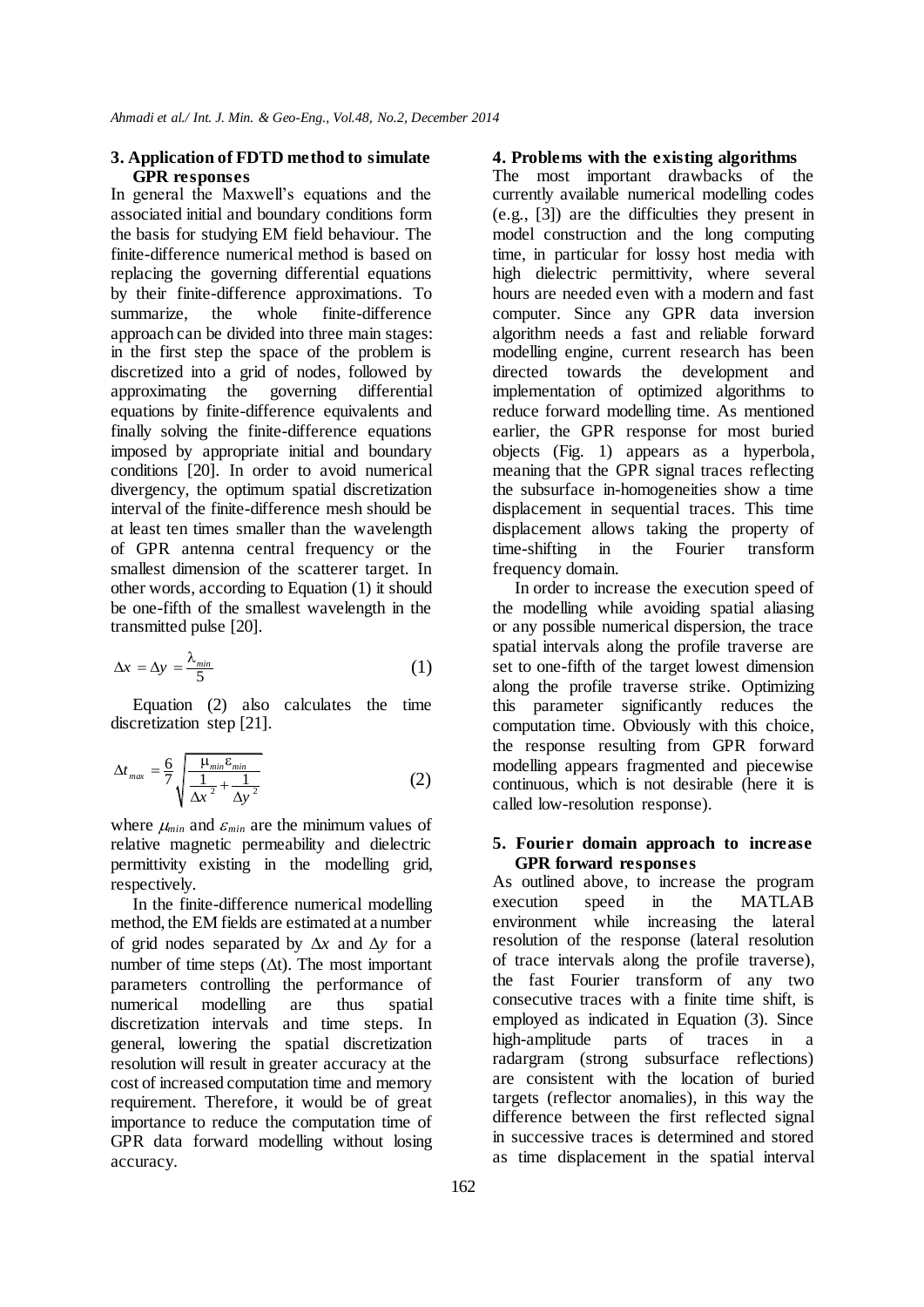between two successive traces. Then, a number of desired synthetic traces are interpolated between two adjacent traces with the time displacement, applying the Fourier transform. In this study, in order to retain the curvature shape of the response a third-order 1-D interpolation scheme of type cubic spline is used between any two successive traces.

$$
f(t-t_0) \stackrel{F}{\Longleftrightarrow} e^{-i\omega t_0} F(\omega) \tag{3}
$$

where *t* and  $t_0$  are time,  $i = \sqrt{-1}$ ,  $\omega$  is angular frequency and  $\mathcal F$  denotes the Fourier transform operation. These extra computations are very fast and take only a very short time, resulting in a more continuous trace-by-trace appearance in the GPR radargrams. The low-resolution piecewise fragmented appearance of the hyperbolic shape is also improved visually. This new GPR radargram is called high-resolution response. It should be mentioned that in order to increase the program execution, and to allow greater focus on the object response, the direct (air and ground) wave response in all traces is eliminated. Figure 3 shows the proposed flowchart for GPR high-resolution finite difference forward modelling algorithm.

The modified forward modelling program is designed in such a way as to provide both low-resolution and high-resolution outputs. Since most of the required time to compute each trace response goes to running all finitedifference equations in the forward modelling code, the application of Fourier transform and computation of trace interpolations in the Fourier domain leads to significant time reduction of about 12.5 times on the average models used in this study.

# **5.1. Validating the Fourier domain approach**

In order to verify the performance of the proposed finite-difference forward modelling algorithm in terms of speed and resolution, GPR responses were generated for a number of hypothetical synthetic objects, especially single horizontal cylinders (representing a variety of pipes and circular Qanats), which are common in geotechnical investigations. To generate the above-mentioned targets, the GPR forward modelling code written by Irving and Knight

[3] in MATLAB was extended. By running the improved code, physical properties such as  $\mu_r$ ,  $\epsilon_r$  and  $\sigma$  for the host medium and the target, size of the GPR traversed cross-section, spatial discretization intervals and central frequency of the antenna were inputted first, followed by selecting one of the above-mentioned models.

As an example, the two responses (low and high resolutions) of a single empty horizontal cylindrical object (filled by air) with a diameter of 1 m, embedded in a silty clay soil at a depth of 1 m (the distance to the top of the object) are illustrated in Figure 4. In the lower part of this figure the cross-section of the dielectric permittivity distribution is shown on the right and the conductivity distribution cross-section on the left (the dominant frequency of the EM wave is 250 MHz and the direction of profile traverse is perpendicular to the strike of the cylinder axis). The host medium physical properties are  $\varepsilon_{rh} = 6$  and  $\sigma_h = 7$  mS/m and the cylindrical object has  $\varepsilon_{ro} = 1$  and  $\sigma_{o} = 0$  mS/m; the values of magnetic permeability for the host medium and the target are the same and there is equal free space. The overall run time of forward modelling by the modified algorithm equals 5.15 minutes, compared to the 64.4 minutes needed for the code generated by Irving and Knight (2006). This shows a significant reduction in computational time by up to 12.5 times.

# **5.2. Results**

The low-resolution GPR forward response of an empty horizontal cylinder with radius 0.5m buried at a depth of 1m in a silty clay soil medium with 100 mm spacing between adjacent traces (trace interspacing) is shown in Figure 5. The high-resolution GPR response for the same cylindrical object with 50 mm trace interspacing is depicted in Figure 6 for comparison. The obvious difference is the stepwise discontinuity seen in the lowresolution image due to greater trace intervals. To overcome this discontinuity, the resolution of the image and the shape continuity of Figure 5 have been enhanced by applying the first proposed approach, i.e., the time shifting in the frequency domain. The result is shown in Figure 7, which reasonably resembles the actual high-resolution response.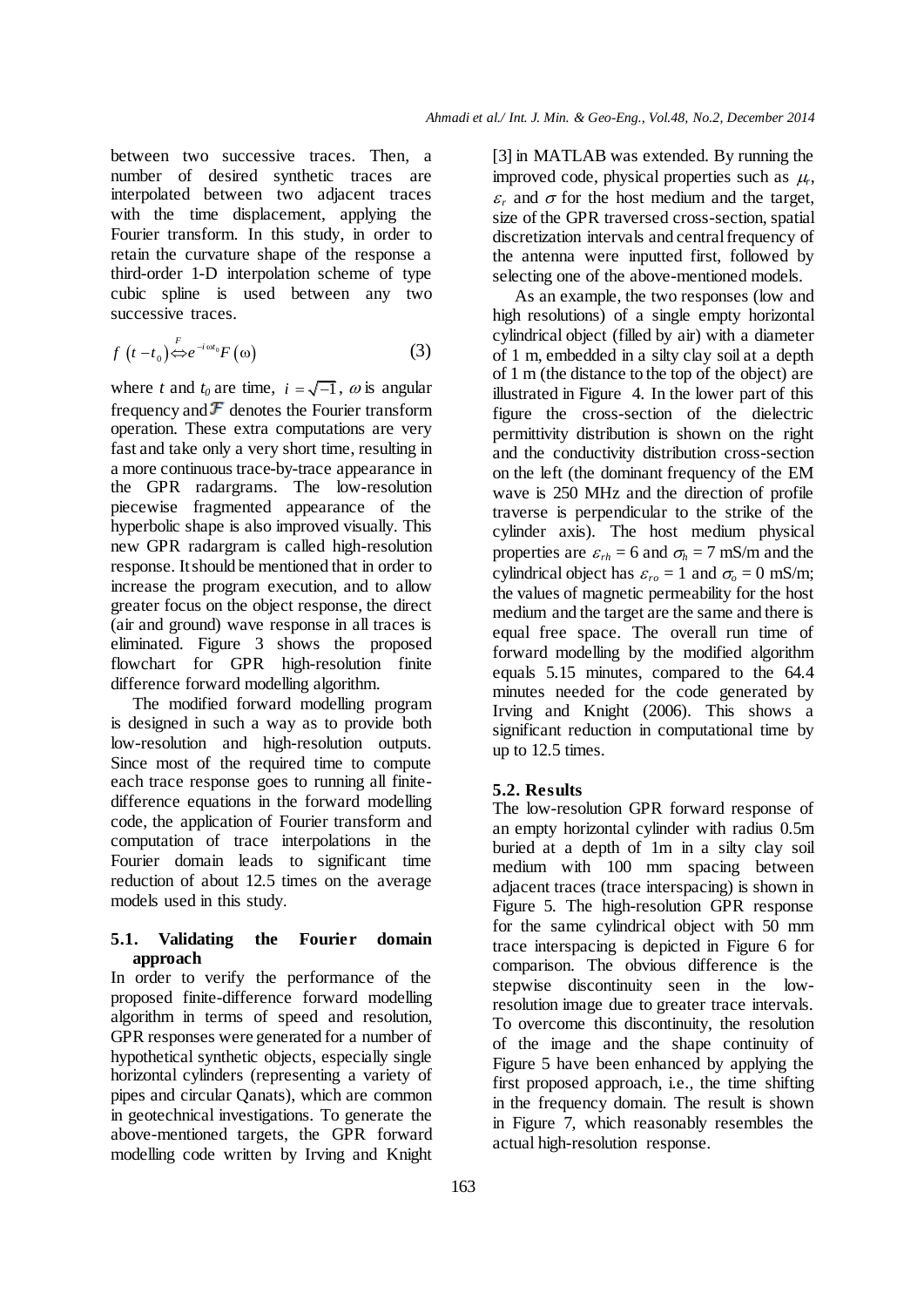#### *Ahmadi et al./ Int. J. Min. & Geo-Eng., Vol.48, No.2, December 2014*



**Fig. 3. Flowchart of the proposed FDTD procedure to produce high-resolution GPR radargrams**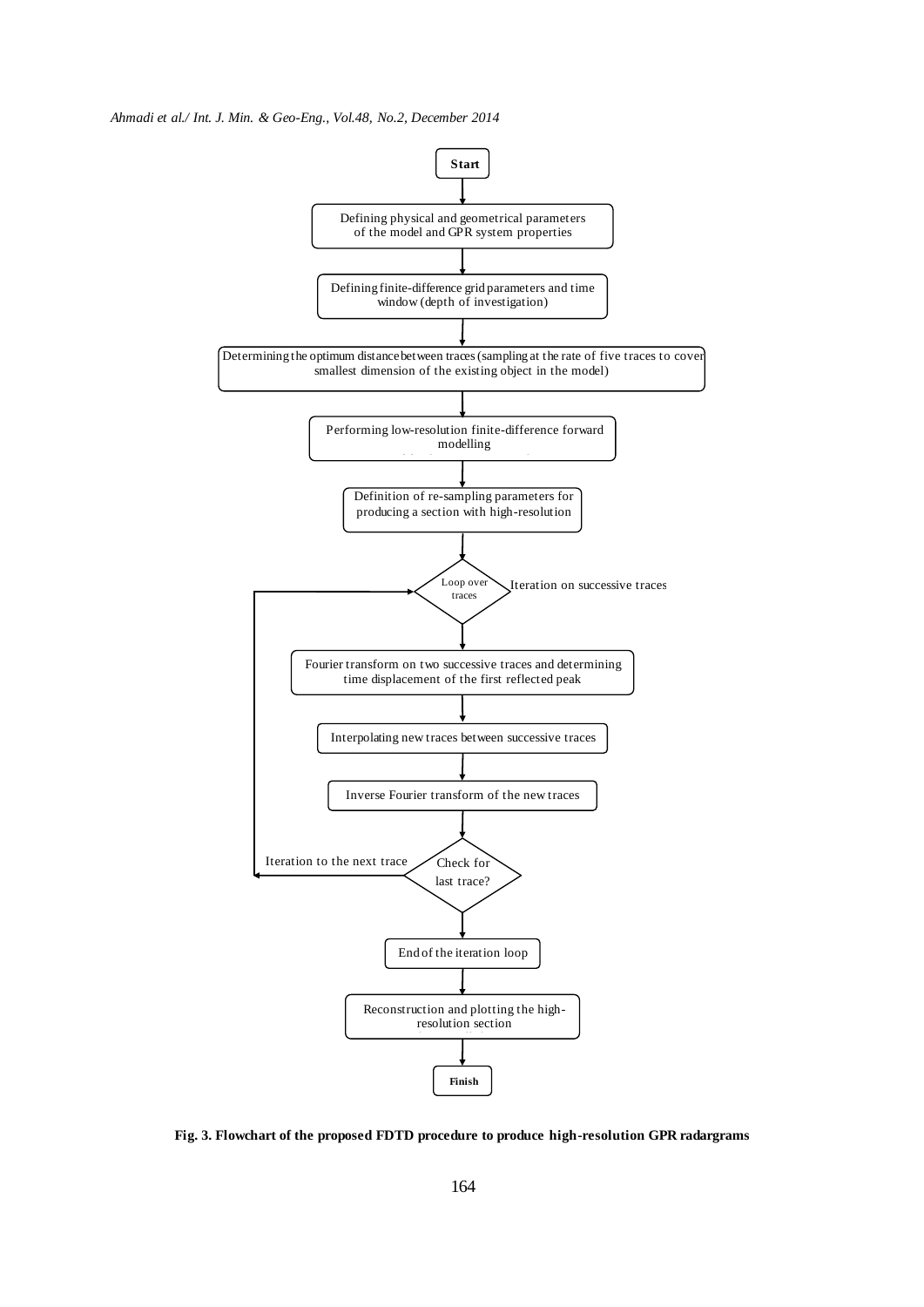

**Fig. 4. Physical and geometrical parameters of an empty horizontal cylindrical model in the lower part. The GPR responses are shown in the upper part (low-resolution on the right and high-resolution on the left). The letters r, h and o stand for relative, host and object, respectively.**



**Fig. 5. Low-resolution GPR image (forward modelling response with 100 mm trace interspacing)**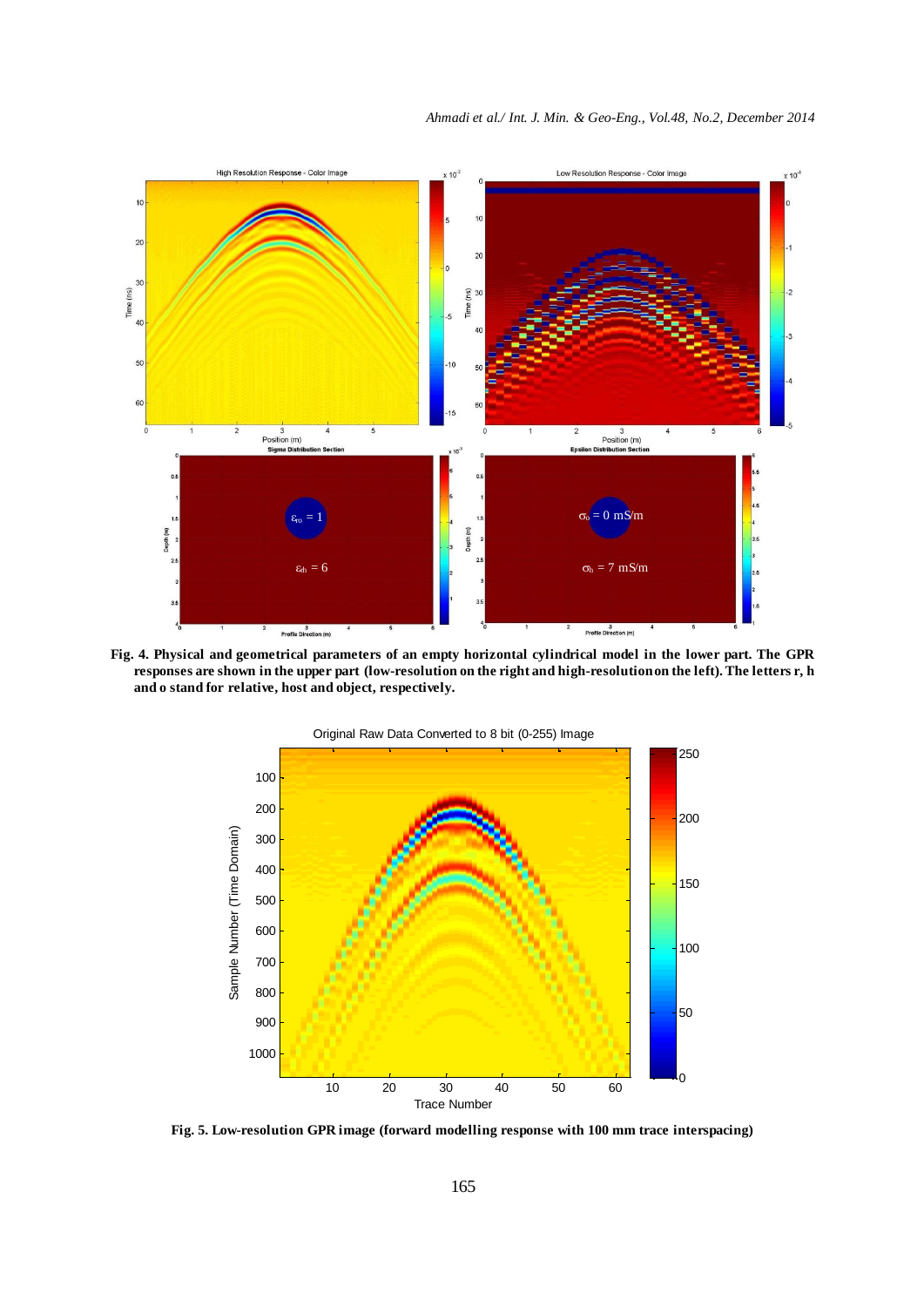*Ahmadi et al./ Int. J. Min. & Geo-Eng., Vol.48, No.2, December 2014*



**Fig. 6. High-resolution GPR image (forward modelling response with 50 mm trace interspacing)**



High Resolultion Image using FD Approach

**Fig. 7. High-resolution GPR image (FD interpolated response with 50 mm trace interspacing)**

# **6. Wavelet domain approach**

# **6.1. Basis and applications of wavelet transforms**

Wavelet theory, first proposed by Grossman and Morlet (1984), is a mathematical theory and analysis method which makes up the shortcomings of the Fourier transform [22]. In the field of signal processing, the most widely used analysis method is the Fourier transform, but it has an obvious deficiency in that it has no distinguishable ability in the time domain, because time information is not included in the results. On the contrary, wavelet analysis decomposes any signal or image into wave components of varying durations, called wavelets. These wavelets are localized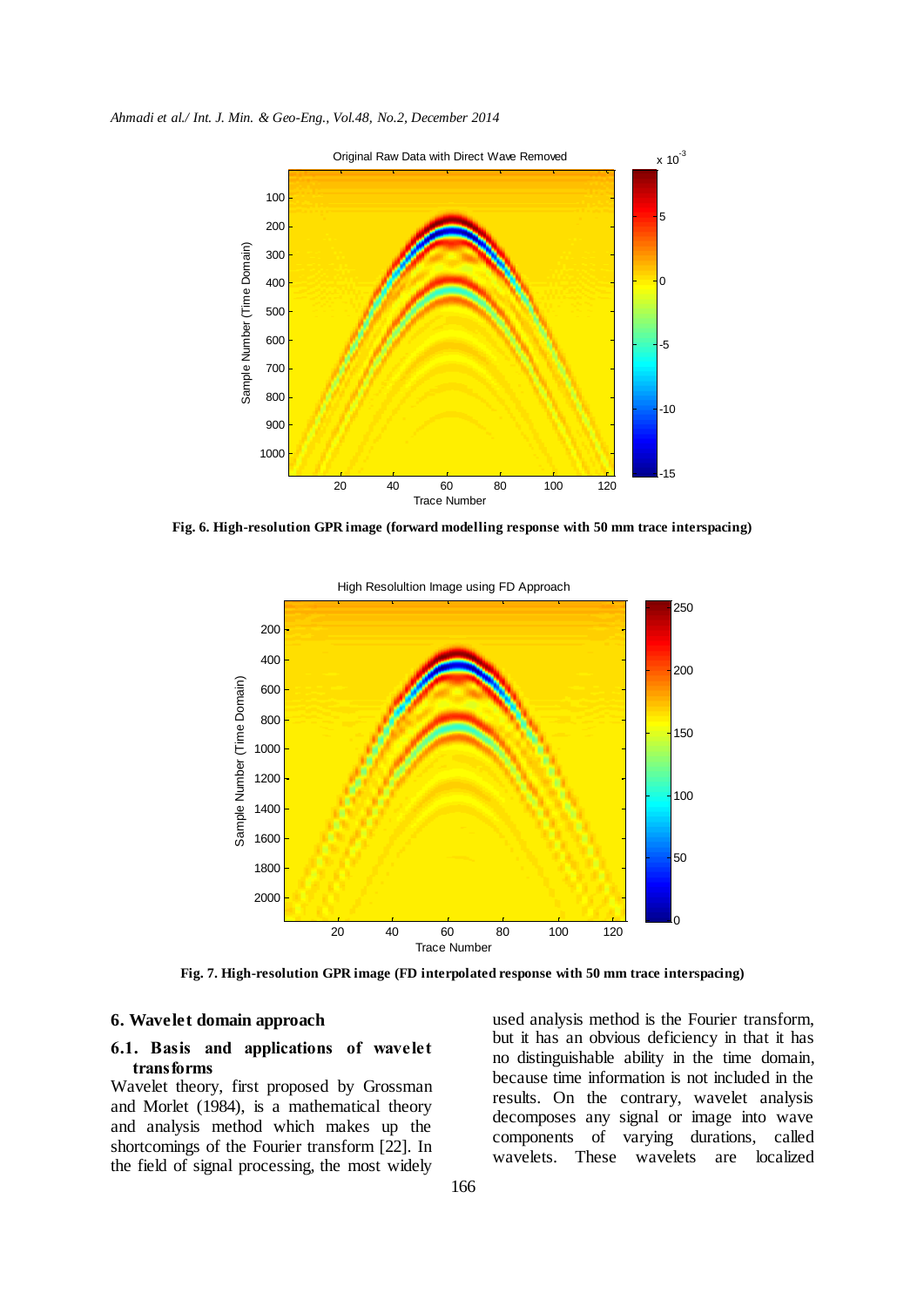variations of a signal, or detailed localized variations of an image. It can be shown that wavelet transform can localize features better than Fourier transform. In fact, the essence of wavelet analysis is multi-resolution analysis. Multi-resolution analysis is the decomposition of a signal or an image (such as GPR images) into sub-signals (or sub-images) of different resolution levels [23].

For example, Fourier transform of a sharp peak has a large number of coefficients because the basic functions of the Fourier transform are the cosine and sine functions, with constant amplitudes over the entire range, whereas the most energy of wavelet functions is concentrated in a small range and so is quickly damped. In fact, the theory of wavelets is the generalization of Fourier transforms and series theories, overcoming the pitfalls of Fourier analysis in local functioning and short-time behaviour modelling. Therefore, it can be used for a wide variety of fundamental signal processing tasks such as compression, removing noise, or enhancing recorded sounds or images, finding discrete points in signals, feature extraction from signals, analysis of different signals and in modelling and identification of systems [24]. Currently, there are several wavelet transforms in common use: Continuous Wavelet Transform (CWT), Discrete Wavelet Transform (DWT) and Fast Wavelet Transform (FWT).

There are some interpolation methods in the spatial domain that are specifically used in image processing applications. Such methods like pixel replication and bilinear interpolation techniques, usually up-sample an image without considering any structural details of the input image. These methods work well in simple and smooth regions but edges and some textures get blurred. As we know, the DWT procedure decomposes the image into four sub-bands (LL, LH, HL and HH) [23]. In wavelet-domain based techniques of image interpolation, the foremost challenge is to estimate unknown coefficients of three highfrequency sub-bands. The basic interpolation method in wavelet domain is Wavelet Zero-Padding (WZP). In this method a lowresolution image is multiplied with scaling factor S, which works as the top-left quadrant

167

(LL) of the final high-resolution image. In the other three quadrants of the high-resolution image (LH, HL and HH), zeros are padded [25]. In an application study, Temizel (2005) combined the directional cycle spinning property with WZP interpolation method [26].

In this paper the approach proposed by Naik and Patel (2013) has been adopted for producing single image super-resolution [25]. However, we have made a few modifications in the up-sampling and down-sampling procedure through using the bicubic spline of MATLAB instead of the image smoothing and sharpening routines of the Photoshop software. To prevent any unwanted high-frequency artefacts the method of error back-projection has been employed. Furthermore, in order to remove uncorrelated white noise from images, a wavelet-based denoising method is used.

# **6.2. Denoising radargrams in wavelet domain**

In order to remove additive noise and at the same time maintain the most important details of images, denoising techniques are essential. The DWT-based denoising method offers useful capabilities, as wavelet transform contains large coefficients of images, which represent the detail of images at different scales. The LL sub-band contains the main information about the image while the main noises are included in the other three subbands; the maximum high-frequency noise is contained in HH [23,25].

One technique for denoising is wavelet thresholding (called "shrinkage"). When data are decomposed using the wavelet transform, filters are used that act as averaging filters, as well as others that produce details. Some of the resulting wavelet coefficients correspond to details in the data set (high-frequency subbands). If the details are small, they might be omitted without substantially affecting the main features of the data set. The idea of thresholding is to set all high-frequency subband coefficients that are below a particular threshold to zero. These coefficients are used in an inverse wavelet transformation to reconstruct the data set [27]. In the present study a separable 2-D DWT method has been used to remove the noise from an image.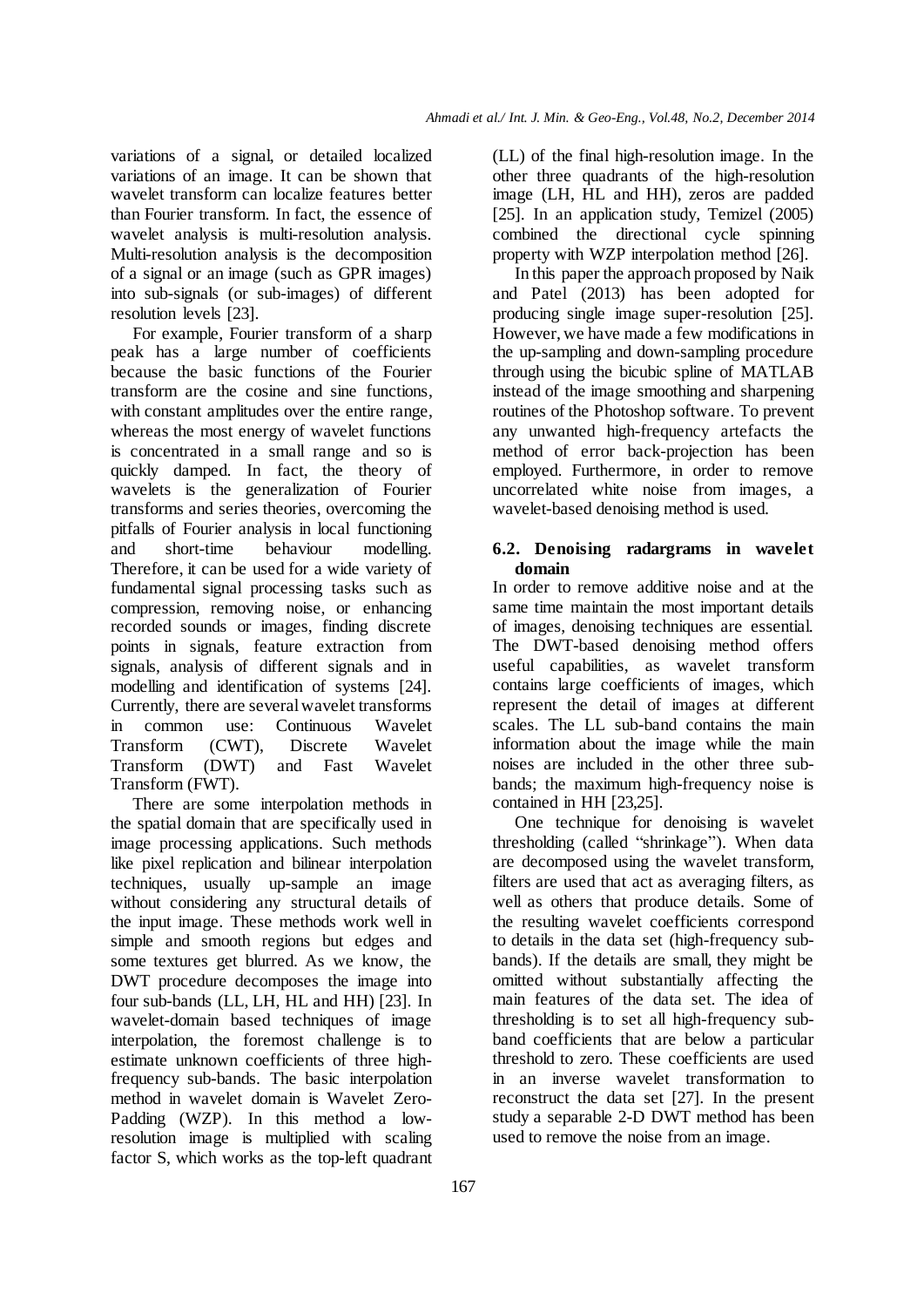The general denoising procedure used in this study involves three steps. The basic steps of the procedure include decomposing the image in the wavelet domain through choosing a suitable wavelet and level, computing the wavelet decomposition of the image at a corresponding level, estimating the appropriate threshold value for each level, applying soft thresholding to the detail coefficients, then carrying out wavelet reconstruction through computing the original approximation coefficients of level N and the modified detail coefficients of levels, iteratively. Not addressed here are the questions of how to choose the threshold and how to perform the thresholding (see [28]).

# **6.3. Down-sampling and up-sampling of the image**

The flowchart of the algorithm for single image super-resolution proposed by Naik and Patel [25] was modified to enhance the entire procedure, as shown in Figure 8. As can be seen from this flowchart, measures of the stopping criterion based on the mean squared error (MSE) and the wavelet-based denoising procedure have been added to control the error back-projection process. All steps are summarized below.

In the first step, to gain the low-resolution image, a high-resolution image is taken and converted to a low-resolution image. To this goal can remove the arbitrary number of columns of the high-resolution image based on a given rule (e.g., every other column, etc.). The next step is up-sampling the image using bicubic interpolation algorithm. After upsampling, due to the point spread function (PSF), the image can look a bit blurred. Gaussian filter works like a smoothing kernel, so applying a Gaussian smoothing filter to the image is the third step. In the next step, a stopping criterion based on MSE or maximum iteration is used. As in step 1, the image is down-sampled again (step 5). Steps 6 and 7 of the algorithm contain decomposing the image in the wavelet transform domain and denoising yielded HH sub-band respectively. By reversing the above procedure can achieve the reconstruction of the image, and is repeated until the image is fully reconstructed (step 8). In the next step of the algorithm (step 9), the

error is calculated between the original lowresolution image of step 1 and the downsampled output image. Up-sampling the error is the most important step of the proposed algorithm (step 10). For reconstructing the super-resolution image, the error must be backprojected, and for that the error matrix must be up-sampled to correspond to the superresolution image (step 11). This is done using the bicubic interpolation algorithm again. Finally, the error matrix generated in the previous step is added to the high-resolution image generated in step 8. The above procedure as shown in Figure 8 should be repeated until satisfactory results are achieved.

The final enhanced wavelet-based interpolation method to produce a highresolution image is displayed in Figure 9. Based on the flowchart given in this figure, the original low-resolution GPR B-Scan image is primarily converted to a 256 level (8 bit) image. Next, the 2D SWT HAAR and DWT DB1 wavelets are employed to decompose the image of size m by n. The SWT procedure has the same dimension as the input image, while the DWT produces sub-bands with half the size of the input image. DWT is applied to the original image after applying the bicubic interpolation due to initial up-sampling. The reason for selecting applied types of wavelets is that the HAAR wavelet is simple as well as computationally fast compared to other kinds (e.g., Daubechies) that are well suited for complex irregular signals. However, other kinds of wavelet have also yielded similar results.

The denoising algorithm is also applied to the HH sub-band yielded by SWT. Afterward as can be seen from the flowchart, the namesake sub-bands LH, HL and HH produced by DWT and SWT add together while the averaging operation is performed for the LL sub-bands. Then, the four final harvested sub-bands LL, LH, HL and HH are incremented to correct the estimated coefficients as well as the Gaussian smoothing FIR filter is applied to them. Finally, by applying the Inverse Discrete Wavelet Transform (IDWT) and back-transforming the obtained image to the original format, the best high-resolution image is reconstructed.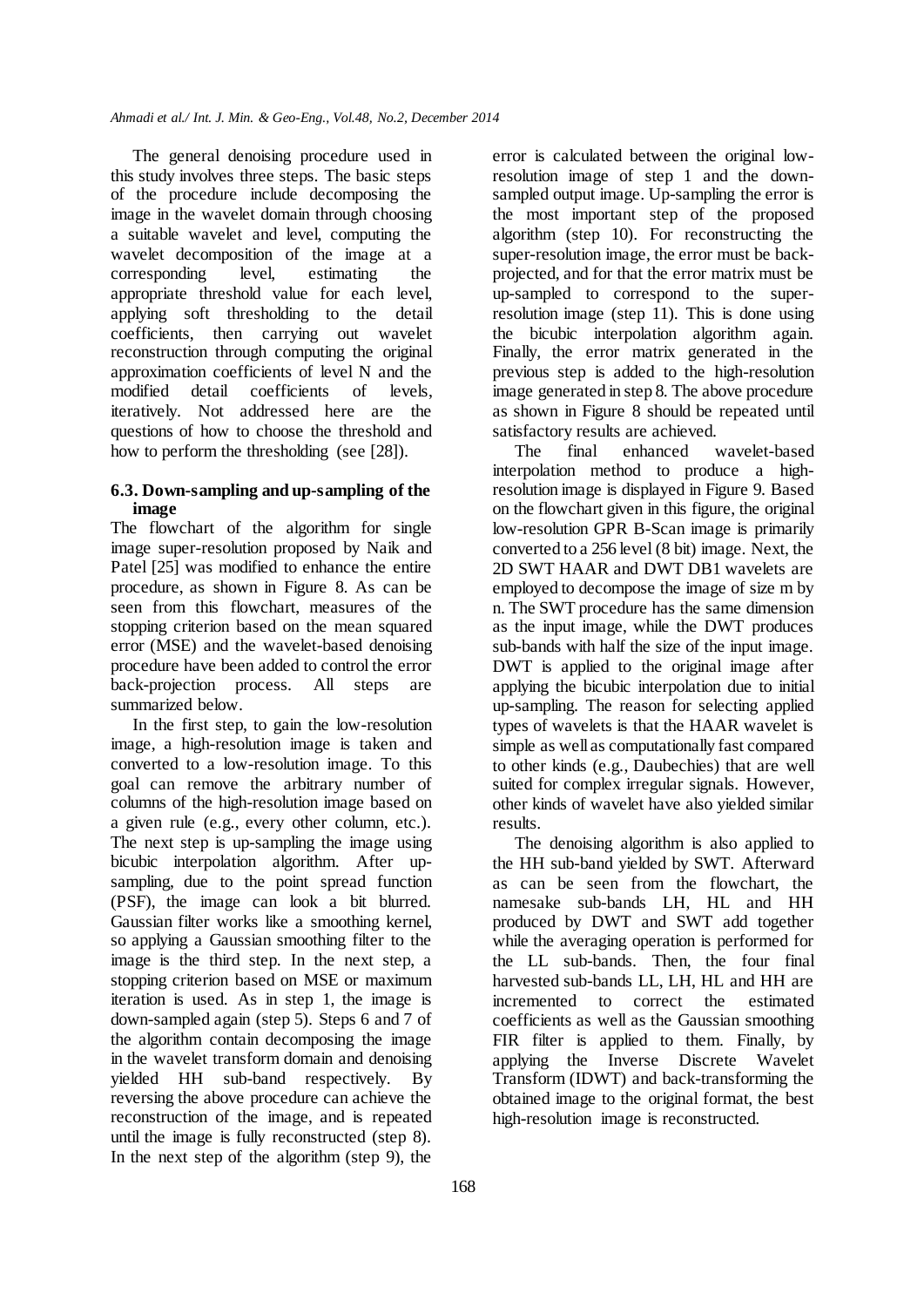*Ahmadi et al./ Int. J. Min. & Geo-Eng., Vol.48, No.2, December 2014*



**Fig. 8. Block diagram of the super-resolution algorithm (modified after [25])**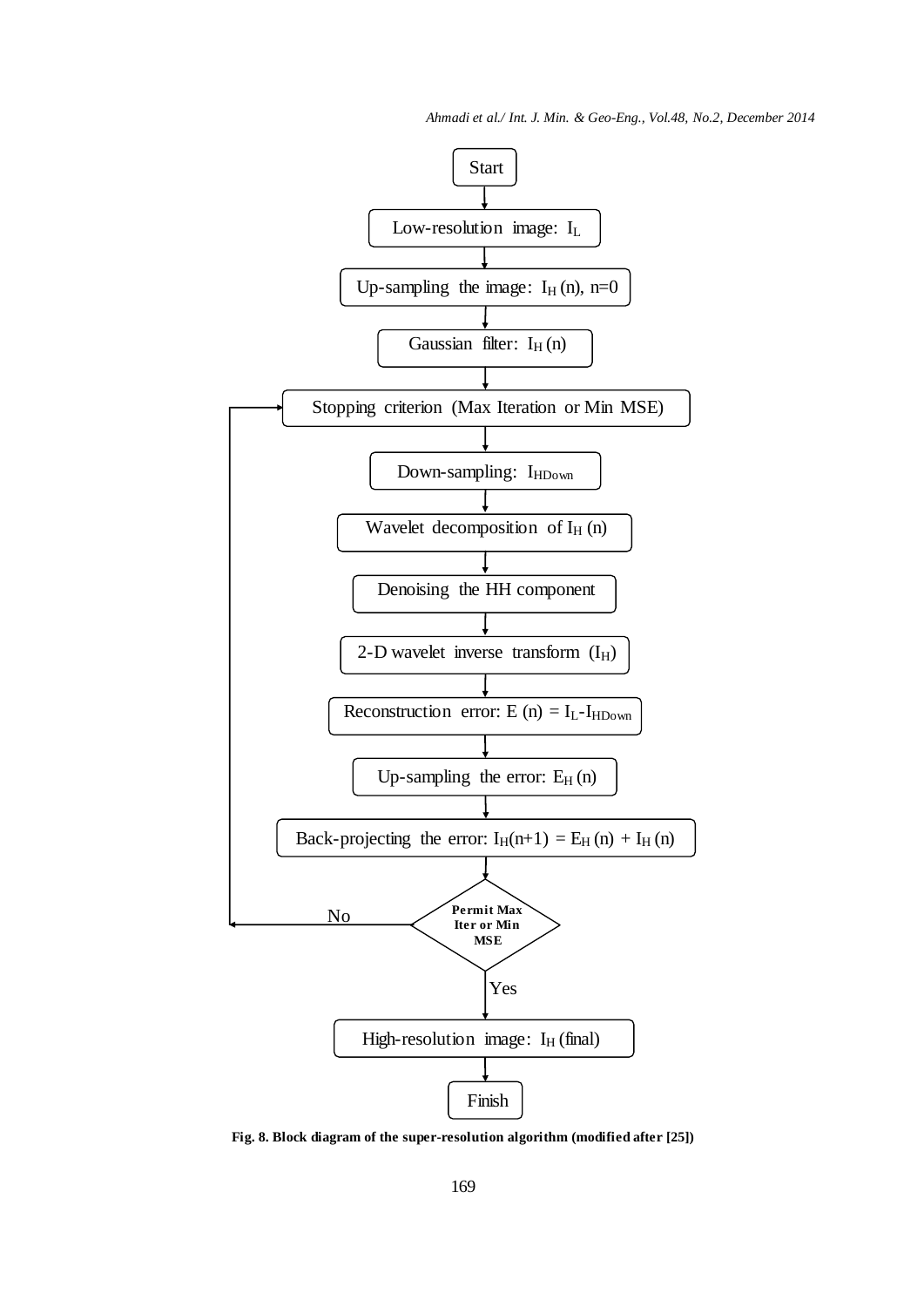# **6.4. Validating the wavelet-domain approach**

The same response of the cylindrical object is used as with the frequency-domain approach for interpolating the B-Scan image in spatial and wavelet domain. Therefore the image with 100 mm trace interspacing produced by finitedifference forward modeling (Fig. 5) has been employed as original low-resolution image. The true high-resolution image with 50 mm trace interspacing (Fig. 6) has also been applied as the reference for comparison.

Through an N level wavelet transforming the original image followed by updating the interpolated image via back projecting the misfit errors in an iterative manner, required high-resolution image shown in Figure 10 has been achieved so that the trace interspacing has changed to 50 mm in final form. In this process the maximum level reached was 5 and the MSE measure was 5.54E-03.

The main aim of this work is to show the lack of significant difference between the true high-resolution image and enhanced lowresolution image in wavelet transform. Figure 11 also plots the final difference between the original and wavelet super-resolution image. As can be seen from this figure, the image is completely symmetric.



**Fig. 9. Proposed wavelet-based interpolation method (modified after [25])**



**Fig. 10. High-resolution GPR image (wavelet-based interpolation after four iterations with 50 mm trace interspacing)**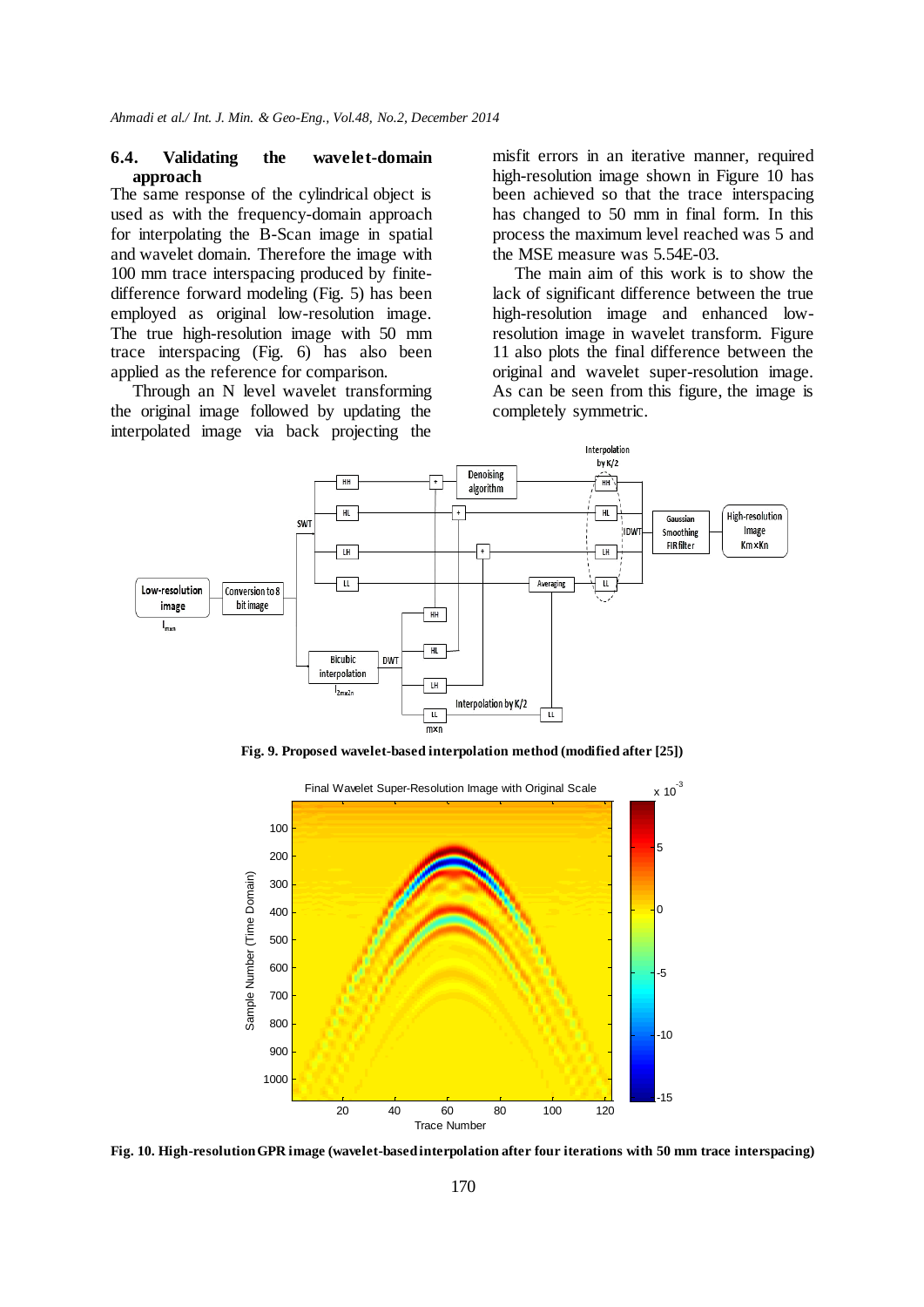

**Fig. 11. Final difference between the original and wavelet super-resolution image**

**7. Comparison** sections the applicable approaches for interpolating curvilinear features hidden in any image, including timeshifting in the frequency domain and interpolating in the wavelet transform domain, were applied to GPR B-Scan images. Based on the visual comparison and misfit measures given in Table 1, it is found that although both approaches are capable of recovering hyperbola continuity hidden in GPR B-Scan images, the wavelet approach outperforms the FD approach in numerical precision (MSE measure in Table 1) and shape reconstruction.

**Table 1. Comparison the performance of different methods based on MSE measure**

| Interpolating method | FD approach | Wavelet approach |
|----------------------|-------------|------------------|
| <b>MSE</b> measure   | 9.36E-03    | 5.54E-03         |

# **8. Conclusion**

The well-known pattern of GPR response of horizontal cylinder models, which is of hyperbolic shape, has been used for evaluating the performance of capable interpolating algorithms for post-processing GPR radargrams. Two entirely different algorithms have been proposed based on time shifting in the Fourier domain and filtering in the wavelet domain to interpolate adjacent traces. Through applying these approaches to the lowresolution GPR forward modelling response of a horizontal cylinder object and comparing with the actual high-resolution response, it is shown that through using the time-shifting theorem of Fourier transform and applying linear interpolation of the consecutive traces in the frequency domain, one can not only increase the lateral resolution of GPR forward responses along the profile traverses but also

reduce the forward modelling run-time significantly. The same response of the cylindrical object was employed for filtering in the wavelet transform domain, resulting in enhanced lateral resolution in addition to shape reconstruction.

#### **References**

- [1] Goodman, D., (1994). Ground-Penetrating Radar simulation in engineering and archaeology. Geophys. v. 59, pp. 224-232.
- [2] Karpat, E., Akır, M.C., Sevgi, L., (2009). Subsurface imaging, FDTD-based simulations and alternative scan/processing approaches. Microw. Opt. Techn. Let. v. 51, no. 4, pp. 1070-1075.
- [3] Irving, J., Knight, R., (2006). Numerical modelling of ground penetrating radar in 2-D using MATLAB. Comput. & Geosci. v. 32, pp. 1247–1258.